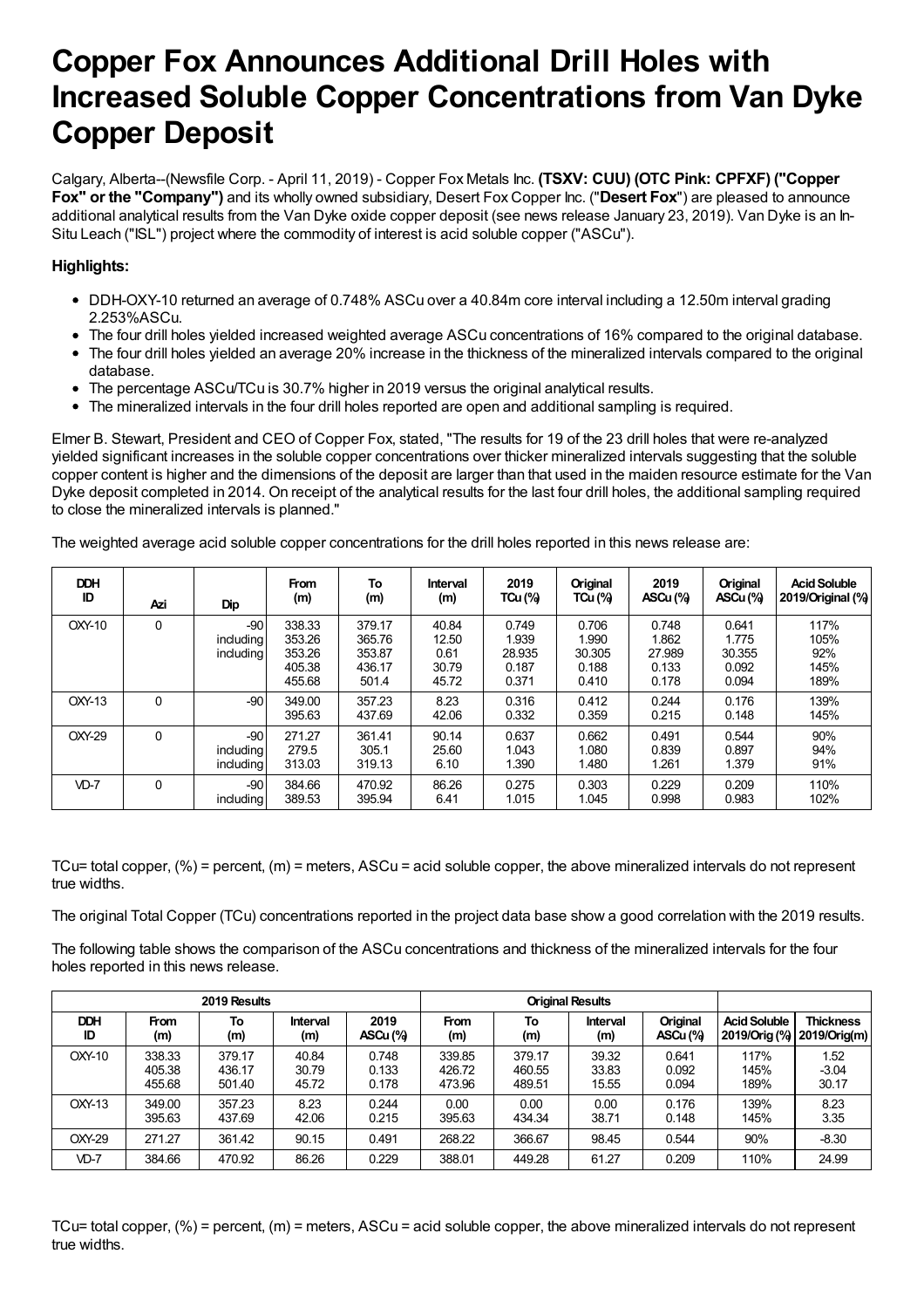The weighted average grades for the mineralized intervals were estimated using a 0.05% copper cutoff; in line with the cutoff grade used in the maiden resource estimate for the Van Dyke project completed in 2014. A maximum interval of 3 meters below cut-off within the mineralized interval was tolerated when estimating the weighted average.

#### **Analytical Procedures:**

Sample preparation and analytical work was completed by Skyline Assayers & Laboratories located in Tucson, Arizona. Skyline's package codes CuT, CuSeq and CuCn were used to determine total copper, sequential copper and cyanide soluble copper. The sequential copper analysis uses a 0.25 gram sample digested (at room temperature) in 5% sulfuric acid and the solution is then diluted to 100 mL with deionized water. The residue from the sample is digested in 10% sodium cyanide solution and diluted to 100 mL. Atomic Absorption Spectrometry ("AAS") was used to determine copper concentrations. Skyline has an ISO/IEC 17025/2005 accreditation.

## **Quality Control:**

A total of 4 blanks and 7 certified reference standards were inserted (insertion rate 1:14) with the sample for which analyses are being reported. QA/QC shows that the blank and standards were within +/-5% of accepted value for the blank and standards.

Elmer B. Stewart, MSc. P. Geol., President and CEO of Copper Fox, is the Company's non-independent, nominated Qualified Person pursuant to National Instrument 43-101, Standards for Disclosure for Mineral Projects, and has reviewed and approves the scientific and technical information disclosed in this news release.

## **About Copper Fox:**

Copper Fox is a Tier 1 Canadian resource company listed on the TSX Venture Exchange (TSXV: CUU) focused on copper exploration and development in Canada and the United States. The principal assets of Copper Fox and its wholly owned Canadian and United States subsidiaries, being Northern Fox Copper Inc. and Desert Fox Copper Inc., are the 25% interest in the Schaft Creek Joint Venture with Teck Resources Limited on the Schaft Creek copper-gold-molybdenum-silver project located in northwestern British Columbia and a 100% ownership of the Van Dyke oxide copper project located in Miami, Arizona. For more information on Copper Fox's other mineral properties and investments visit the Company's website at [http://www.copperfoxmetals.com](https://www.newsfilecorp.com/redirect/VebAUxJG).

On behalf of the Board of Directors

Elmer B. Stewart President and Chief Executive Officer

For additional information contact:

Lynn Ball: [investor@copperfoxmetals.com](mailto:investor@copperfoxmetals.com) (844) 484-2820 or (403) 264-2820

#### Neither the TSX Venture Exchange nor its Regulation Services Provider (as that term is defined in the policies of the *TSX Venture Exchange) accepts responsibility for the adequacy or accuracy of this release.*

#### **Cautionary Note Regarding Forward-Looking Information**

This news release contains forward-looking statements within the meaning of the Section 27A of the Securities Act of 1933 and Section 21E of the Securities Exchange Act of 1934, and forward-looking information within the meaning of the Canadian securities laws (collectively, "forward-looking information"). Forward-looking information is generally identifiable by use of the words "believes," "may," "plans," "will," "anticipates," "intends," "budgets", "could", "estimates", "expects", "forecasts", "projects" and similar expressions, and the negative of such expressions. Forward-looking information in this news release includes statements regarding: higher acid soluble copper concentrations than the initial analytical results; the correlation between the Total Copper concentration in the original analytical results and the 2019 work; the requirement to complete copper analysis on additional historical sample pulps and drill core intervals.

In connection with the forward-looking information contained in this news release, Copper Fox and its subsidiaries have made numerous assumptions regarding, among other things: the geological advice that Copper Fox has received is reliable and is based upon practices and methodologies which are consistent with industry standards and the reliability of historical reports. While Copper Fox considers these assumptions to be reasonable, these assumptions are inherently subject to significant uncertainties and contingencies.

Additionally, there are known and unknown risk factors which could cause Copper Fox's actual results, performance or achievements to be materially different from any future results, performance or achievements expressed or implied by the forward-looking information contained herein. Known risk factors include, among others: the analysis of remaining additional historical sample pulps and drill core samples may not yield the copper concentration as expected or at all; additional sampling may not located significant concentrations; the possibility that an updated resource estimate on the Van Dyke project may not be completed with a reasonable time frame or at all; uncertainties relating to interpretation of the analytical results; the geology, continuity and concentration of the mineralization; the financial markets and the overall economy may deteriorate; the need to obtain additional financing; uncertainty as to timely availability of permits and other governmental approvals.